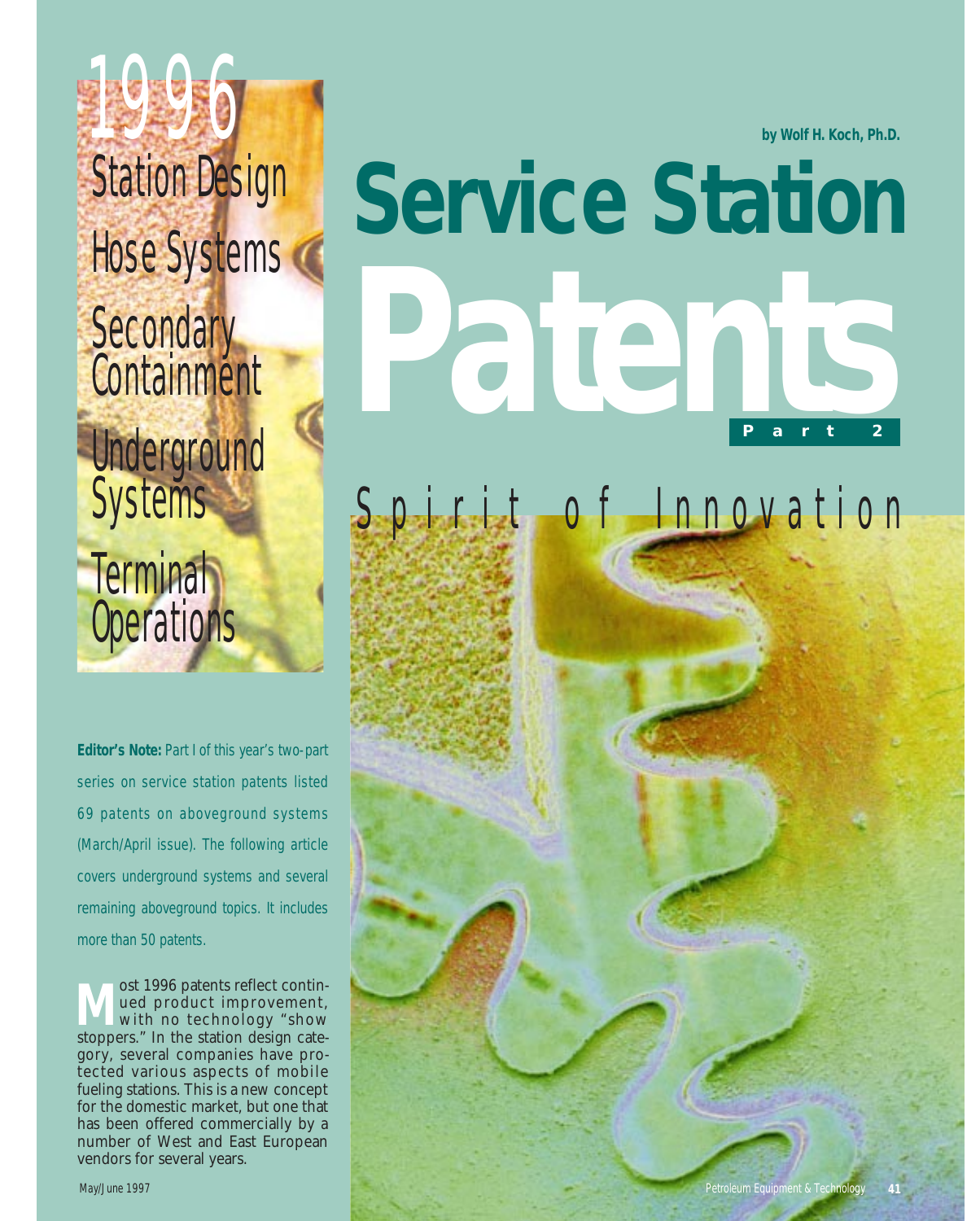## **Station Design**

œ

Ш

Three United States patents illustrate designs for storage tanks: Elliott (US 5,495,695) shows vaulted underground and aboveground tanks; and Moore (US 5,526,964) and Fiech (US 5,586,586) describe integrated tank and dispenser modules. Five patents cover portable station design. Villancourt (US 5,573,066) has

designed a remote filling station for hazardous locations, such as mines, which incorporate the necessary safety devices. Webb (US 5,562,162) and Weimann (WO 9 530 564) have patented portable facilities for remote fleet fueling sites, while Yonder (WO 9 629 244) has taken the concept one step further and designed a mobile fueling trailer. Although the portable station design by Makel (US 5,586,050 and WO 9 605 050) is shown as an LNG station, the design incorporates a secure communications link for sales authorization through an automated

point-of-sales (POS) system. *Figure 1,* which shows one of the five designs, is typical of all five patents. *Figure 2* illustrates the automated POS system described by Makel.

While *Figures 1* and *2* show typical features of the patented mobile fueling facilities, one needs to remember that their emphasis is on fleet fueling at remote locations. On the other hand, European offerings in this area, which have focused on designs for retail, are aesthetically pleasing and provide additional customer amenities.

### **Hose Systems**

This category includes patents on hose construction, couplings, breakaways and swivels as well as one patent describing a special tool for reconnecting breakaways (US 5,566,438). Seven of the 12 patents cover Dayco products. While one does not associate this category with sophisticated engineering designs, it should be noted, the coaxial fittings for vapor recovery systems have a high degree of complexity. For example, *Figure 3* shows a Richards (US 5,570,719) breakaway swivel to be used between vapor recovery nozzles and hoses. *Figure 4* illustrates the complexity of design needed to do vapor and liquid shutoff during breakaway, combined with swivel capability during normal operations.

# **Secondary Containment**

Seven of the eight patents in this category feature flexible piping systems, while the last patent describes leak-resistant plastic fittings. Our 1995 patent review (July/August 1996 issue) featured double-wall rigid and flexible piping. While 1996 patents highlight unique features in materials and methods of construction, the products they describe are not revolutionary—but they do provide additional choices to the user.

**Figure 1** *(US 5,562,162)* Typical Portable Fueling Facility.

**Station Design**

**Figure 2** *(US 5,586,050)* Portable Station Control Panel.

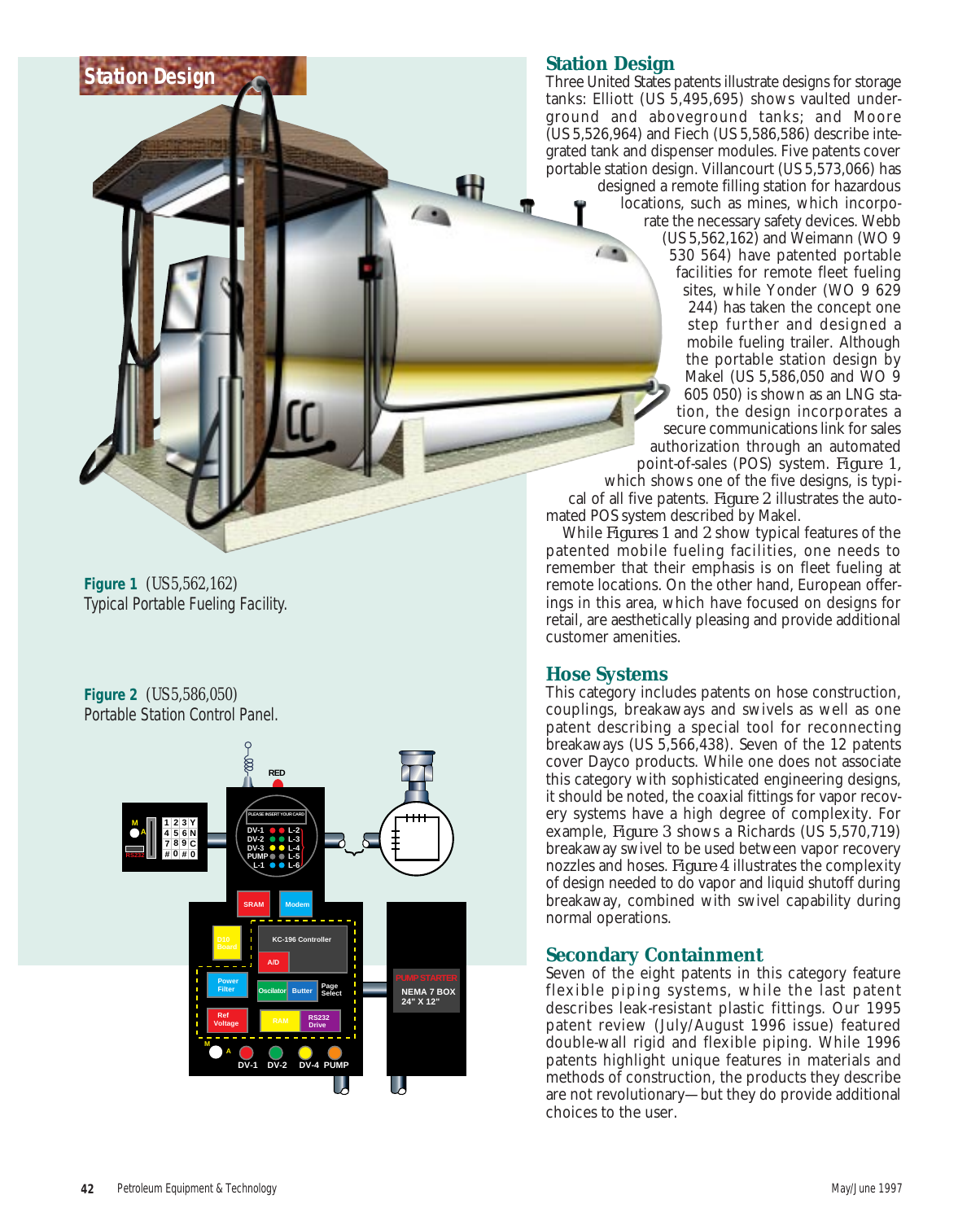## **Underground Tank Systems**

The 18 patents in this grouping represent a wide variety of topics, including submersible pumps with variable length pipes and corrosion control via anodes. Several patents describe overfill spill protection, overfill protection testing, fill tube flow restrictors and shutoff valves. Hydrocarbon/water separators are featured in two patents. Miscellaneous technologies include venting tanks with purge gas and preventing air infiltration into product lines. The latter is covered by two Marley Pump patents (US 5,490,544 and WO 9 603 317).

Product lines are generally protected from overpressurization due to thermal expansion of product by a relief valve. However, when product cools at night, especially during system-dormant periods, product shrinkage and air infiltration may occur. During subsequent operations, air in the product line may simulate an apparent leak; this may result in a shutdown during the line leak test. This problem is circumvented by maintaining a small product reservoir with a siphon to make up volume shrinkage in the product line.

### **Terminal Operations**

Terminal operations center around tanker trucks and Stage I operations. A terminal refrigeration vapor recovery system is described in one patent. Overfill protection systems for tank trucks are shown in two patents—one of them is similar to a system for underground tanks. Together with a tank truck identification and verification system, and a design patent for a tank truck warning panel, these four Scully Signal Company patents (US 5,485,401; 5,507,326; 5,534,856 and  $\overline{D}$  371,752) describe a fully integrated approach to product loading and delivery.

### **Patent Overview**

*Table 1* (see pages 44 and 45) completes the list of 1996 service station patents. Accolades go to Dayco Products for achieving ten patents. OPW (Dover) and Scully Signal each received four patents. Where inventions received European or World patents in addition to a US patent, the US patent is shown first.  $\mathbb B$ 

### **Circle Reader Inquiry 27**



**Wolf Koch** *is President and founder of Technology Resources International, Inc. in Batavia, Illinois. He provides services in technology planning, product development and testing and litigation support. He is an expert in retail service station technology, product distribution and natural gas vehicles and associated fueling systems.*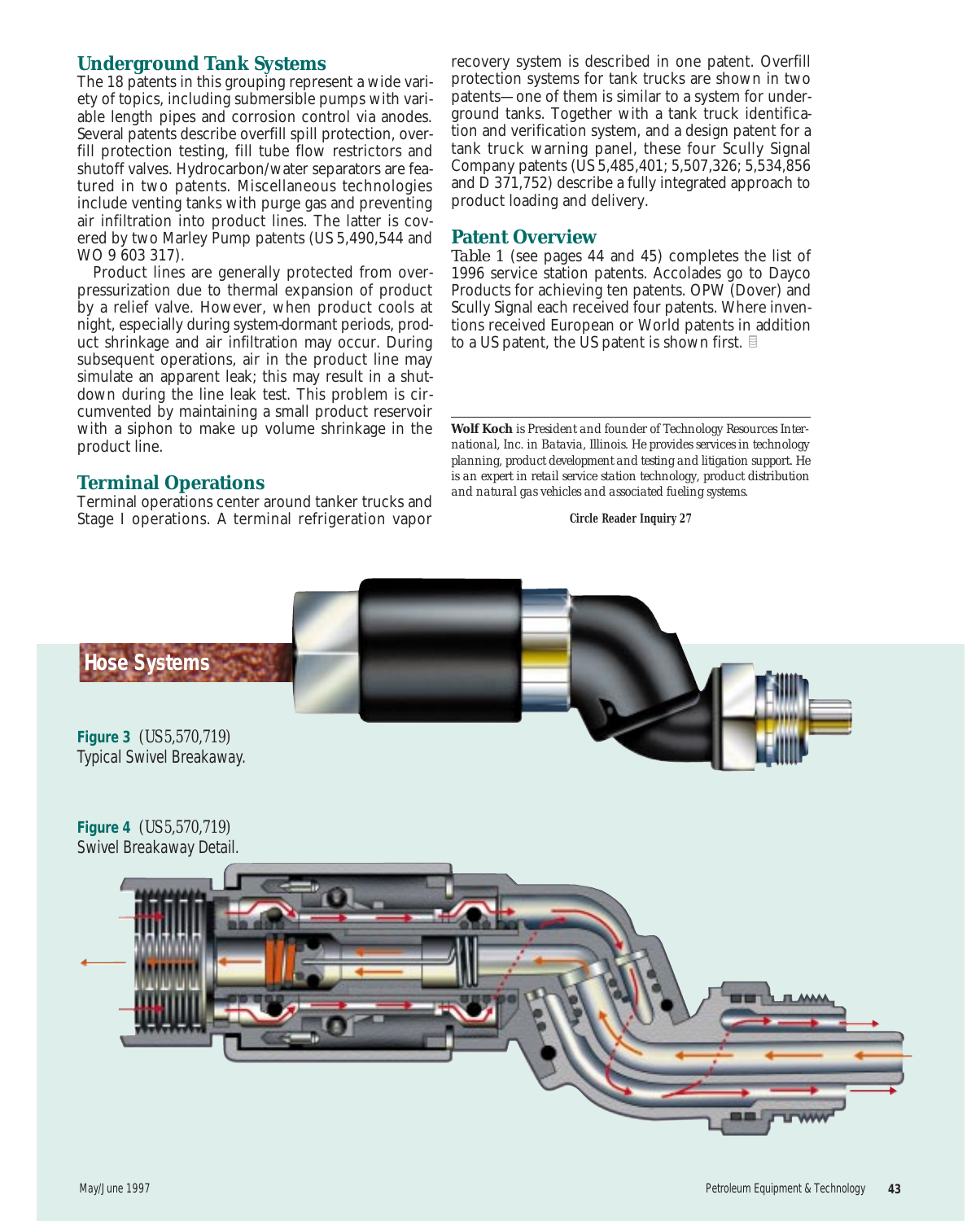| 1996 Patent Overview Table             |                              |                                                           |                                                                                                  |
|----------------------------------------|------------------------------|-----------------------------------------------------------|--------------------------------------------------------------------------------------------------|
| <b>Station</b><br><b>Design</b>        | US 5 495 695                 | <b>Thomas Elliott</b><br>Dalworth Concrete Products, Inc. | Vaulted underground storage tank                                                                 |
|                                        | US 5 526 964                 | Bobby Moore, et. al.<br>Unassigned                        | Fuel dispensing system, integrating underground tank<br>and dispenser                            |
|                                        | US 5 562 162                 | R. Michael Webb<br>U-Fuel, Inc.                           | Portable fueling facility                                                                        |
|                                        | US 5 573 066                 | Greg Vaillancourt, et. al.<br>Valcom Mechanical Limited   | A remote fueling station designed for fueling of<br>equipment in potentially hazardous locations |
|                                        | US 5 586 050<br>WO 9 605 561 | Darby Makel, et. al.<br>Aerojet General Corp.             | Remotely controllable LNG field station management<br>system                                     |
|                                        | US 5 586 586                 | Manfred M. Fiech<br>Unassigned                            | Unitized fuel storage system                                                                     |
|                                        | WO 9 530 564                 | Gerd Weimann<br>Rhein-Ruhr Maschinebau GmbH.              | Modular filling station                                                                          |
|                                        | WO 9 629 244                 | Mark Youden<br>BP Australia Ltd.                          | Mobile refueling unit                                                                            |
|                                        | EP 0 694 141                 | James W. Healy                                            | Fuel dispensing hose breakaway assembly                                                          |
| <b>Hose Systems</b>                    | US 5 456 784                 | Healy Systems Inc.<br>Bobby J. Cogdill, et. al.           |                                                                                                  |
|                                        |                              | Dayco Products, Inc.                                      | Hose construction and manufacturing method                                                       |
|                                        | US 5 462 090                 | Jeffrey J. Winter, et. al.<br>Dayco Products, Inc.        | Flexible hose construction having an inner corrugated<br>hose made of polymeric material         |
|                                        | US 5 486 023                 | John D. Sanders, et. al.<br>Dayco Products, Inc.          | Hose construction and coupling                                                                   |
|                                        | US 5 487 570                 | Samuel L. Wilson<br>Dayco Products, Inc.                  | Hose assembly, coupling and parts                                                                |
|                                        | US 5 497 810                 | Jeffrey M. Berger, et. al.<br>Dayco Products, Inc         | Hose assembly                                                                                    |
|                                        | US 5 513 681                 | John Sanders, et. al.<br>Dayco Products, Inc.             | Fuel dispensing hose assembly                                                                    |
|                                        | US 5 529 085                 | Alton Richards, et. al.<br>Richards Industries, Inc.      | Breakaway hose coupling                                                                          |
|                                        | US 5 564 471                 | Paul Wilder, et. al.<br>Dover Corporation                 | Fuel hose breakaway unit                                                                         |
|                                        | US 5 566 438                 | <b>Rothel Bullock</b><br>Unassigned                       | Tool for reconnecting a fuel hose safety break-away                                              |
|                                        | US 5 570 719                 | Alton Richards, et. al.<br>Richards Industries, Inc.      | Breakaway hose coupling                                                                          |
|                                        | US 5 573 283                 | Randall E. Sellers, et. al.<br>Dayco Products, Inc.       | Branched hose construction                                                                       |
|                                        |                              |                                                           |                                                                                                  |
| <b>Secondary</b><br><b>Containment</b> | US 5 478 171                 | Joseph V. Tassone, et. al.<br>Dayco Products, Inc.        | System for conveying a fluid through an underground<br>location                                  |
|                                        | US 5 490 419                 | Michael Webb<br>Total Containment, Inc.                   | Secondary containment system using flexible piping                                               |
|                                        | US 5 494 374                 | Andrew Youngs, et. al.<br>Unassigned                      | Secondary containment flexible underground piping system                                         |
|                                        | US 5 529 098                 | Sergio Bravo<br>Unassigned                                | Gasoline containment systems with leak-resistant fittings                                        |